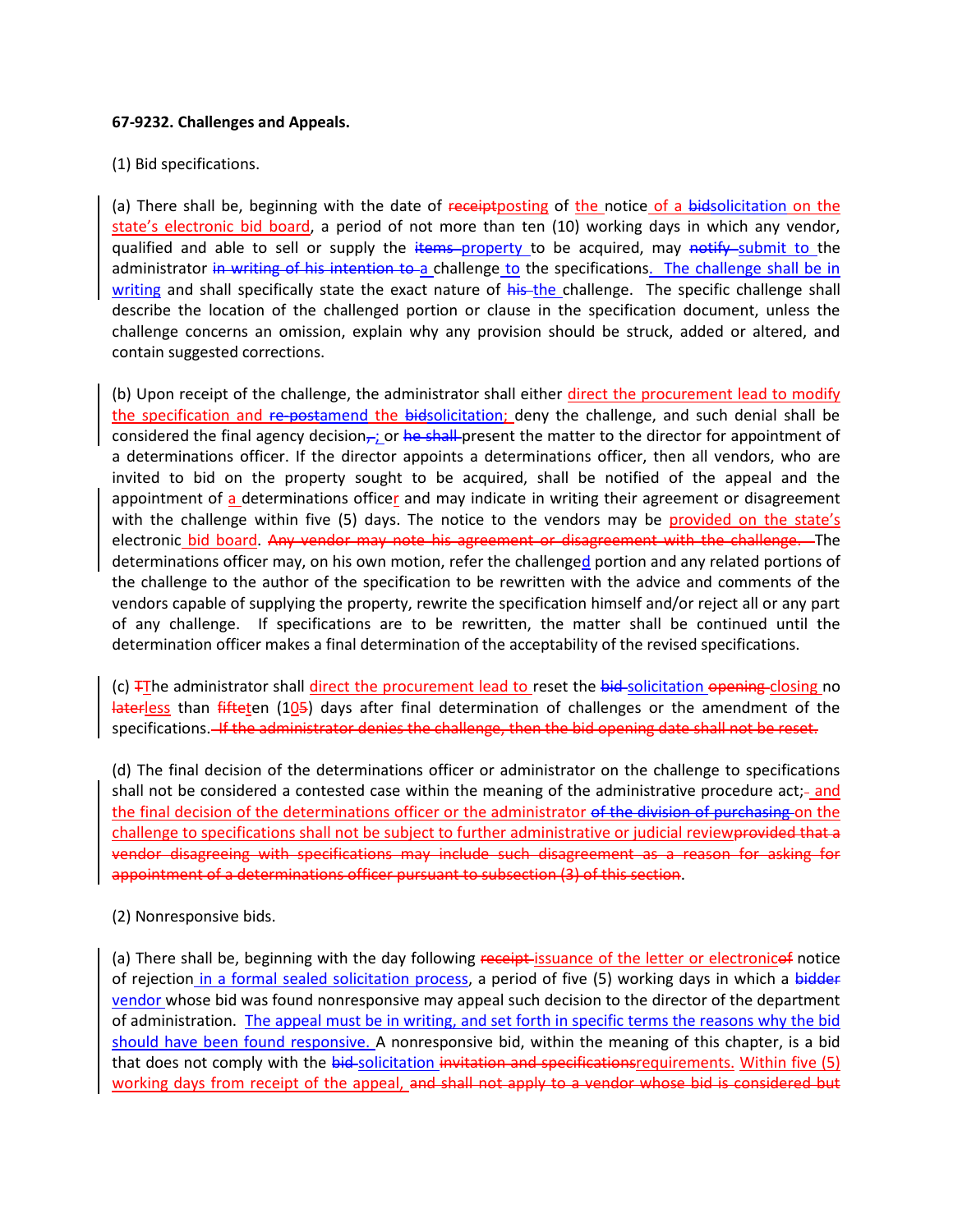who is determined not to be the lowest responsible bidder as defined in this chapter. The director shall:

(i) Deny the application;  $-$ 

## (ii) Sustain the appeal and reinstate the bid; or

 $\frac{1}{2}$  (iiii) Appoint a determinations officer to review the record and submit a recommended order to the director to affirm or reverse the administrator's decision of bid responsiveness.

(b) The director shall, upon receipt of a written recommendation from the determinations officer, sustain, modify or reverse the administrator's nonresponsive bid decision. An appeal conducted under the provisions of this subsection shall not be considered a contested case and shall not be subject to further administrative or judicial review under the provisions of chapter 52, title 67, Idaho Code.

(3) Lowest responsive bidder.

(a) A vendor whose bid is considered but determined not to be the lowest responsible bid, may, within five (5) working days following receipt-issuance of the letter or electronic notice that he is not the lowest responsible bidder, apply to the director for appointment of a determinations officer. The application shall be in writing, and set forth in specific terms the reason why the administrator's decision is thought to be erroneous. Upon receipt of the application, the director shall within five (5) working days:

(i) Deny the application, and such denial shall be considered the final agency decision;

(ii) Reverse the administrator's decision, and direct the procurement lead to re-issue award notices accordingly;

(iii) Direct the administrator to cancel the solicitation, if such action is determined by the Ddirector to be in the best interest of the state;

(ivi) Appoint a determinations officer to review the record to determine whether the administrator's selection of the lowest responsible bidder was incorrect; or

 $(iiiv)$  Appoint a determinations officer with authority to conduct a contested case hearing in accordance with the provisions of chapter 52, title 67, Idaho Code.

(b) A determinations officer appointed pursuant to paragraph (a)( $\overline{iiiv}$ ) of this subsection shall inform the director by written recommendation, whether, in his opinion, the administrator's selection of the lowest responsible bidder is correct. The determinations officer in making this recommendation may rely on the documents of record, statements of employees of the state of Idaho participating in any phase of the selection process, and statements of any vendor submitting a bid. A contested case hearing shall not be allowed and the determinations officer shall not be required to solicit statements from any person. Upon receipt of the recommendation from the determinations officer, the director shall sustain, modify or reverse the decision of the administrator on the selection of the lowest responsible bidder or the director may appoint a determinations officer pursuant to paragraph (a)( $\ddot{u}$ iv) of this subsection.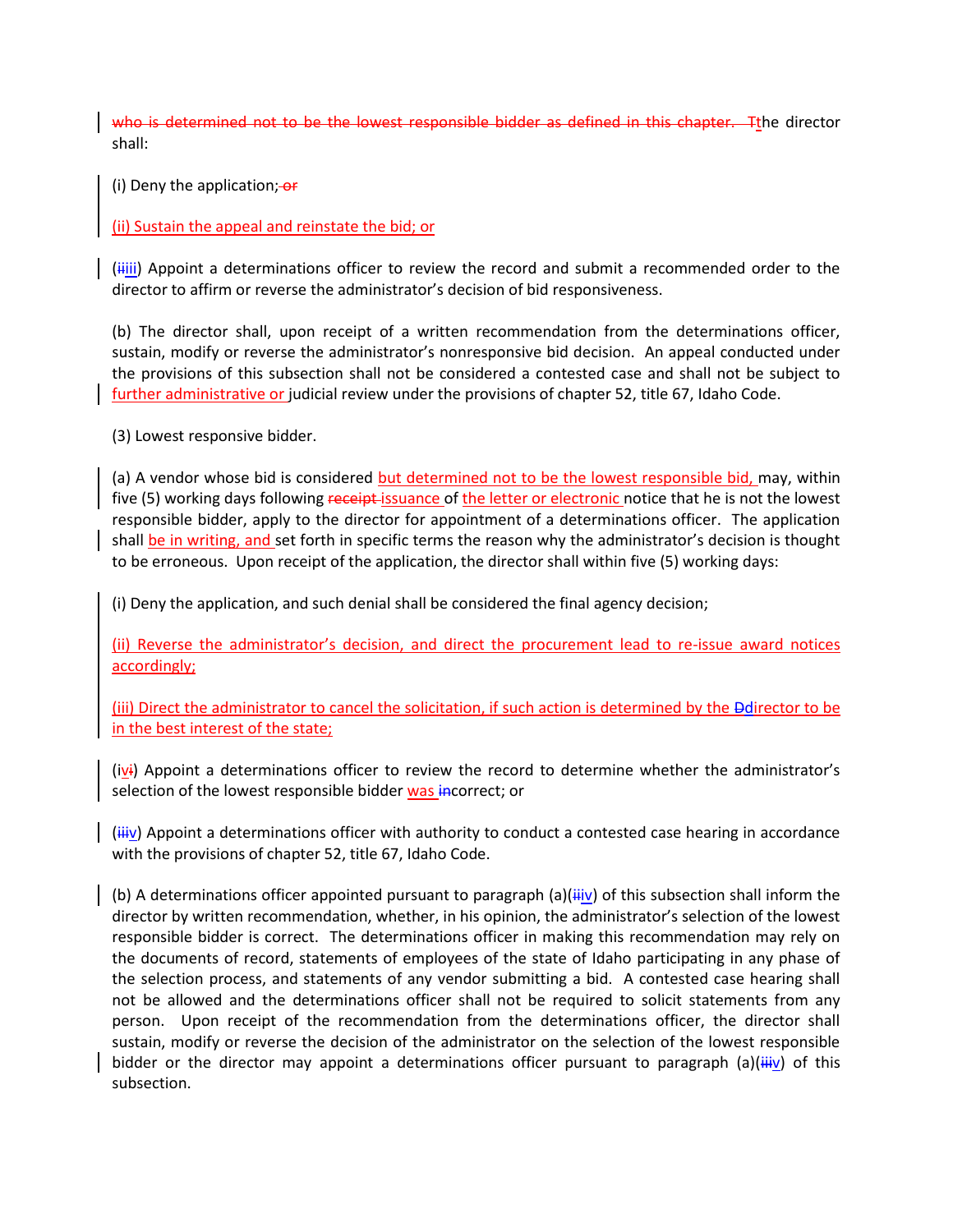(c) A determinations officer appointed pursuant to paragraph (a)( $\frac{1}{1+i}$ ) of this subsection shall conduct a contested case hearing and upon conclusion of the hearing shall prepare findings of fact, conclusions of law and a recommendation order for the director of the department of administration. Upon receipt of the findings of fact, conclusions of law and recommended order, the director shall enter a final order sustaining, modifying or reversing the decision of the administrator on the selection of the lowest responsible bidder.

(d) The department of administration is not required to delay, halt, or modify the procurement process pending the result of an appeal, determinations officer review, contested case hearing, or judicial review. There shall be no right under any legal theory to recover a form of damages or expenses arising from a bid award or an appeal of a bid award. If judicial review pursuant to subsection (3)(c) of this sections finds a bid award to be a violation of law, the director shall:

(i) If a contract has not been awarded: cancel the solicitation; or, revise the solicitation to comply with law.

(ii) If a contract has been awarded: ratify and affirm the contract if doing so is in the best interest of the state; or, terminate the contract.

(4) Sole source procurement.

(a) In the case of a sole source procurement, there shall be a period of not more than five (5) working days from the last date of public notice in which any vendor, able to sell or supply the property to be acquired, may notify submit to the administratordirector, in writing, of his intention to a challenge to the sole source procurement and briefly explain the nature of the challenge.

(b) Upon receipt of the challenge, the director shall either:

(i) Deny the application;

(ii) Sustain the challenge and direct the administrator to rescind the sole source authorization and conduct a competitive solicitation; or

(iii) Appoint a determinations officer to review the record and submit a recommended order to the director to affirm or reverse the administrator's sole source determination.

(c) The director shall, upon receipt of a written recommendation from the determinations officer, sustain, modify or reverse the administrator's sole source determination. An appeal conducted under the provisions of this subsection shall not be considered a contested case and shall not be subject to further administrative or judicial review under the provisions of chapter 52, title 67, Idaho Code.

(5) Challenges and appeals submitted outside of the permitted time established in this section shall be rejected as untimely; provided, however, that the period for filing an appeal under this section shall be suspended upon the filing by the appealing vendor of a request for public records related to the solicitation pursuant to chapter 2, title 74, Idaho Code. The period for filing an appeal shall resume upon the response to such request pursuant to section 74-104, Idaho Code.